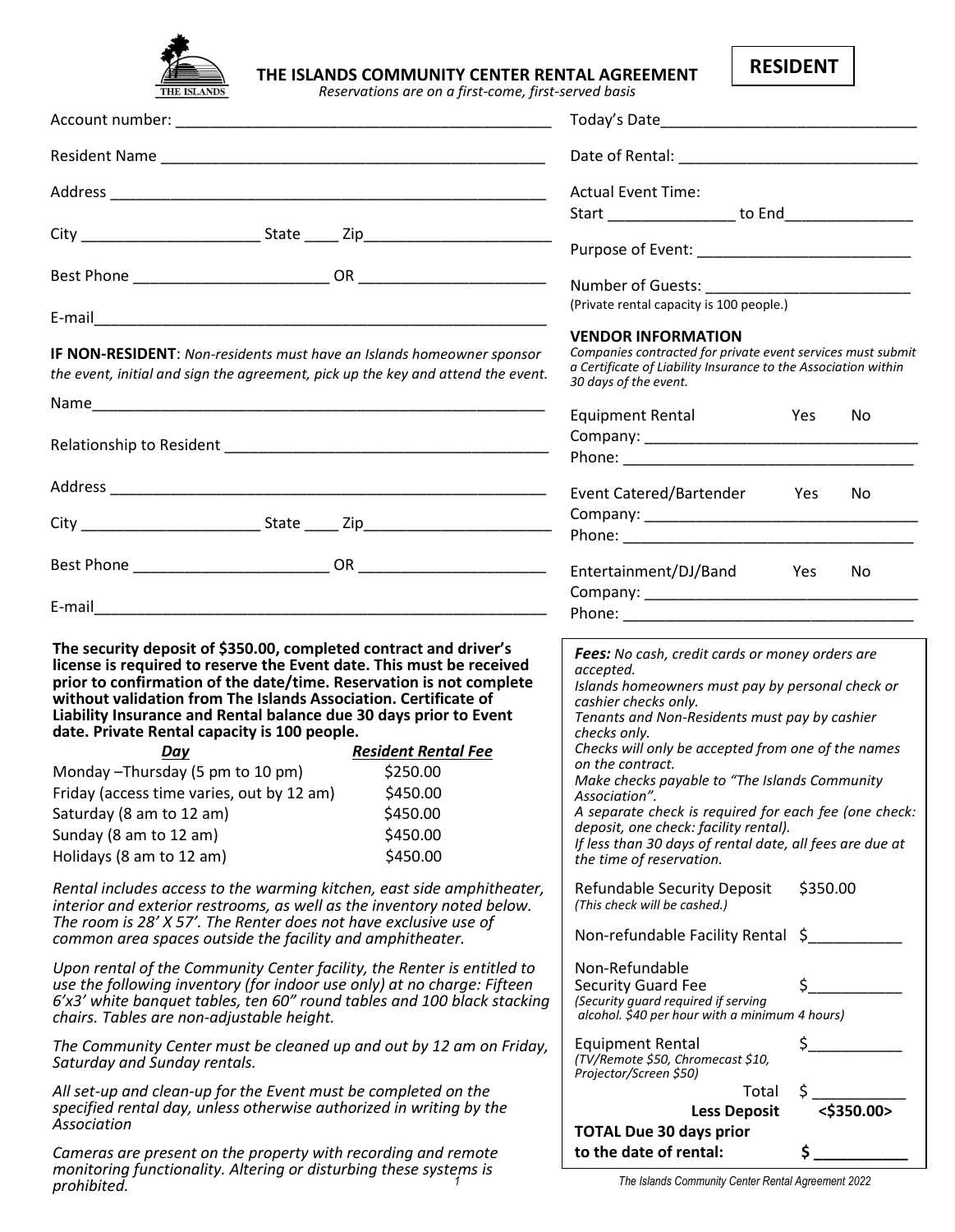# **ADDITIONAL INFORMATION**

# **Refundable Security Deposit** \$350.00

Please Note: The full amount of this fee will be deposited by the Association -- i.e., this check will be cashed. The Security Deposit may be used in whole or part, in the Association's sole discretion, to compensate for (1) repair of any damage to the facility, its contents, or Association common area, (2) cleaning the facility, or (3) any violation of the Association's governing documents. The Security Deposit may also be forfeited, in the Association's sole discretion, if the Renter violates this Rental Agreement. If there are no violations or damage, the Renter will be refunded the full deposit approximately 14 to 21 business days after the Event is held, provided the Renter has complied with the provisions of this Rental Agreement. The deposit **cannot** be applied to your rental fee. The refund will be mailed to the address listed on the contract unless otherwise instructed in writing.

# **Non-refundable Security Guard Fee \$40/hour**

Please Note: If serving alcohol, a security guard is required for the duration of the event. Minimum of 4 hours is required.

# **Alcohol Policy – It is the responsibility of the Renter to follow all applicable laws.**

Sale Prohibited - The sale of alcohol is strictly prohibited.

Minors - In accordance with Arizona state law, no one under the age of 21 shall be served or provided an alcoholic beverage while on the premises. If alcoholic beverages are served or provided at the rental function, no minors are to be present without a parent or guardian.

Prohibited - Alcoholic beverages are prohibited outside of the Community Center. Under no circumstances shall the Renter serve, sell, purchase, allow the use of, or bring any illegal or controlled substances upon Association property. Security Guard - A Security Guard is required for the duration of the event if alcohol will be served. The Association will contract with their vendor for this service. The Renter will pay the Association directly at a rate of \$40/hour with a 4 hour minimum. Full payment for the Security Guard is due 30 days prior to the event date.

# **CERTIFICATE OF INSURANCE REQUIRED**

Contact your Homeowners Insurance Company/Special Event Insurance and ask for a Certificate of Insurance in the amount of \$1,000,000 which names The Islands Community Association and FirstService Residential as an "additionally insured" for the date of your event.

TO BE NAMED AS ADDITIONALLY INSURED ON CERTIFICATE:

The Islands Community Association, 825 S Islands Drive West, Gilbert AZ 85233 FirstService Residential, 9000 E. Pima Center Pkwy. Ste 300 Scottsdale, AZ 85258

# **\_\_\_\_\_\_\_\_\_\_ INITIAL**

# **ADDITIONAL TERMS AND CONDITIONS**

- 1. Use of the Community Center by Association members may be restricted due to delinquent Association dues, violation of Association rules, or deliberate abuse of the Community Center, recreational facilities or common area.
- 2. Should the Association incur any NSF charges for checks received; those fees will be assessed to the homeowner's account. If there are insufficient funds to pay any check received by the Association, the Renter's Event will be cancelled. If the Association does not become aware of the insufficient funds until after the Event, the Renter agrees that all outstanding amounts shall be assessed to the homeowner's account.
- 3. The Community Center shall only be used for the purpose specified on the approved application. The Community Center may not be used for commercial purposes. Products may not be sold in the Community Center for the profit of any individual or commercial enterprise, except by invitation and/or approval from the Board of Directors or Management Staff.
- 4. The Renter and Association homeowner is required to be in attendance during entire event. Failure to do so will result in forfeiture of deposit and/or facility use privileges. The Renter is personally responsible for the proper conduct of all guests and must be present to supervise the Event at all times.
- 5. All Events must begin and end at the time indicated on the Community Center Rental Agreement. Renters and their guests may not access the facility prior to the scheduled time and may not remain after the scheduled time.
- 6. The Community Center must be vacated by the Renter, all vendors, guests and residents/non-residents by 12 midnight, on Friday, Saturday or Sunday and 10 pm on weekdays, unless otherwise authorized in writing by the Association. Total participants must not exceed the 100-person capacity for a private rental. Exceeding this for any rental function may forfeit your deposit. PLEASE NOTE: Outside park and recreational & restroom areas will remain open to all Association residents during the scheduled event.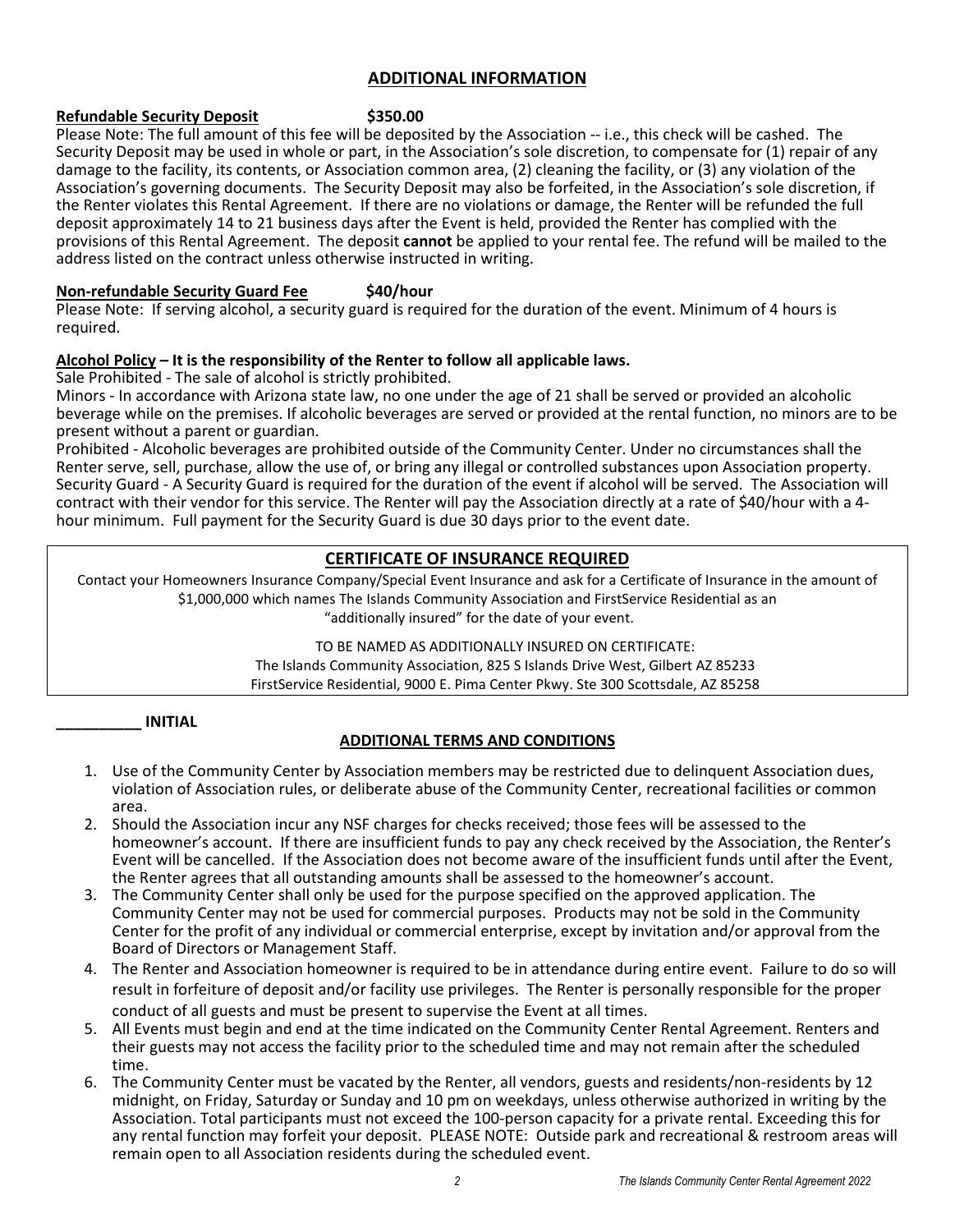- 7. Companies contracted for private event services must submit a Certificate of Liability Insurance to the Association within 30 days of the event.
- 8. If the Renter rents, tables, chairs, linens, etc., the Association will not sign for, or take responsibility for, rental items. Please make arrangements with the rental company to be at the community center when the equipment is delivered and picked up, in order to sign for the equipment. The Association staff will not set up or breakdown rental equipment. Rented equipment must be removed from Association facilities the day of the event, immediately after the party unless otherwise noted in this agreement. Rental equipment not removed per agreement will constitute a waiver of the deposit.
- 9. The Renter shall arrange for all pick-ups and deliveries to be made the day of the event during the time the facility is reserved. All material, products, and decorations provided by the Renter, the Renter's caterers, Beverage Service, Rental Suppliers, Musicians, etc. must be removed immediately following the event end time listed on the contract. Storing items at the facility before or after the event will constitute a waiver of the deposit.
- 10. The Community Center tables and chairs are to be used only indoors and must be returned to their original stored location after event. Tables, chairs or other objects will not block or impede the flow of traffic in or out of any exits to or from the building, per Town of Gilbert Fire Code 1003.6
- 11. The Renter shall be completely responsible for their own set-up and clean-up of facility. The Renter will bring their own cleaning supplies.
- 12. All animals, with the exception of service animals, are prohibited.
- 13. No open flames inside or out. Candles (except birthday cake candles) must be enclosed in a votive container.
- 14. Decorations may be hung only with painters' tape or 3M On-Command or similar product that won't cause stripping. ABSOLUTELY NO masking tape; scotch tape, packing tape or duct tape, nails, screws, staples, tacks, glitter, confetti, bird seed, rice, sparklers, hay or other fine/hard to pick up items are allowed in or outdoors. No tape on windows, paintings or any decorative fixture in the Community Center. All decorations including painters' tape or 3M On-Command products must be removed and disposed of at the end of Event. Surfaces may not be marred in any way. Renter may not physically alter the existing facility in any way.
- 15. Helium balloons of all types are strictly prohibited inside during the rental of the Community Center, in an effort to allow a clean, decoration free, room for rentals forthcoming.
- 16. NO glassware is allowed outside, per Town of Gilbert ordinance (Code 1984, § 10-1-25(G); Ord. No. 2217, § I, 2- 10-09).
- 17. NO smoking/vaping inside the Community Center or within 20 feet of the building, per Town of Gilbert ordinance (Ord. No. 1927, § I, 4-3-07) and Smoke Free Arizona Act § 63-601.01
- 18. NO gum allowed within the Community Center.
- 19. Noise generated from the Rental shall not affect the adjacent homeowners and residents. Music for all events shall be contained within the Community Center. Town of Gilbert Noise Ordinance must be observed, which states: "Sec. 42-64. Unnecessary noise…it shall be unlawful for any person without justification to make or continue, or cause or permit to be made or continued, any unnecessary, excessive or offensive noise, which disturbs the peace or quiet of any neighborhood or which causes discomfort or annoyance to any reasonable person of normal sensitiveness residing in the area…." (Ord. No. 1245, § I, 2-15-00; Ord. No. 1410, § I, 7-23-02)
- 20. All areas are required to be returned to the condition they are received. This includes both the interior and exterior of the facility.
- 21. All trash is to be taken to the dumpster located in the parking lot, (do not drag the bags across the floor or parking lot). Dispose of trash and replace with liner.
- 22. Vacuum carpet (vacuum provided, stored in the kitchen).
- 23. All tables and chairs to be cleaned and returned to original set up.
- 24. Kitchen counter tops, floors, sink, stove top, oven, microwave, walls and refrigerator must be left clean.
- 25. Usage of anything within the Community Center that was not discussed or mentioned during the walk-thru or that is locked, placed away, closed or labeled "Association Use Only" is off limits to the Renter, vendors, guests and residents/non-residents.
- 26. The Association makes no warranty or representation regarding the physical condition of the facilities, the furniture, fixtures and other property within the facilities or their safety, security or suitability for use. No oral representation by Association Board, Management or Staff shall constitute any kind of warranty whatsoever.
- 27. The Association will not be held liable in the event of accidents resulting in injury from setting up the room or from use of the kitchen equipment that you are operating.
- 28. The Association will not be held liable in the event of an illness resulting from food preparation.
- 29. The Association will not be held responsible for lost or stolen items.
- 30. The Association will not be held liable for unforeseen mechanical or building problems associated with electrical (lighting), cooling/heating, plumbing, structural damage (broken windows, doors, tables, chairs) or kitchen equipment failure. The Association will make every reasonable effort to maintain all equipment in operational condition and repair.
- 31. The Association shall make the facility available to the Renter for the Renter's exclusive use and enjoyment during the entire rental period. Association staff, it's contractors, or agents have the right to enter the premises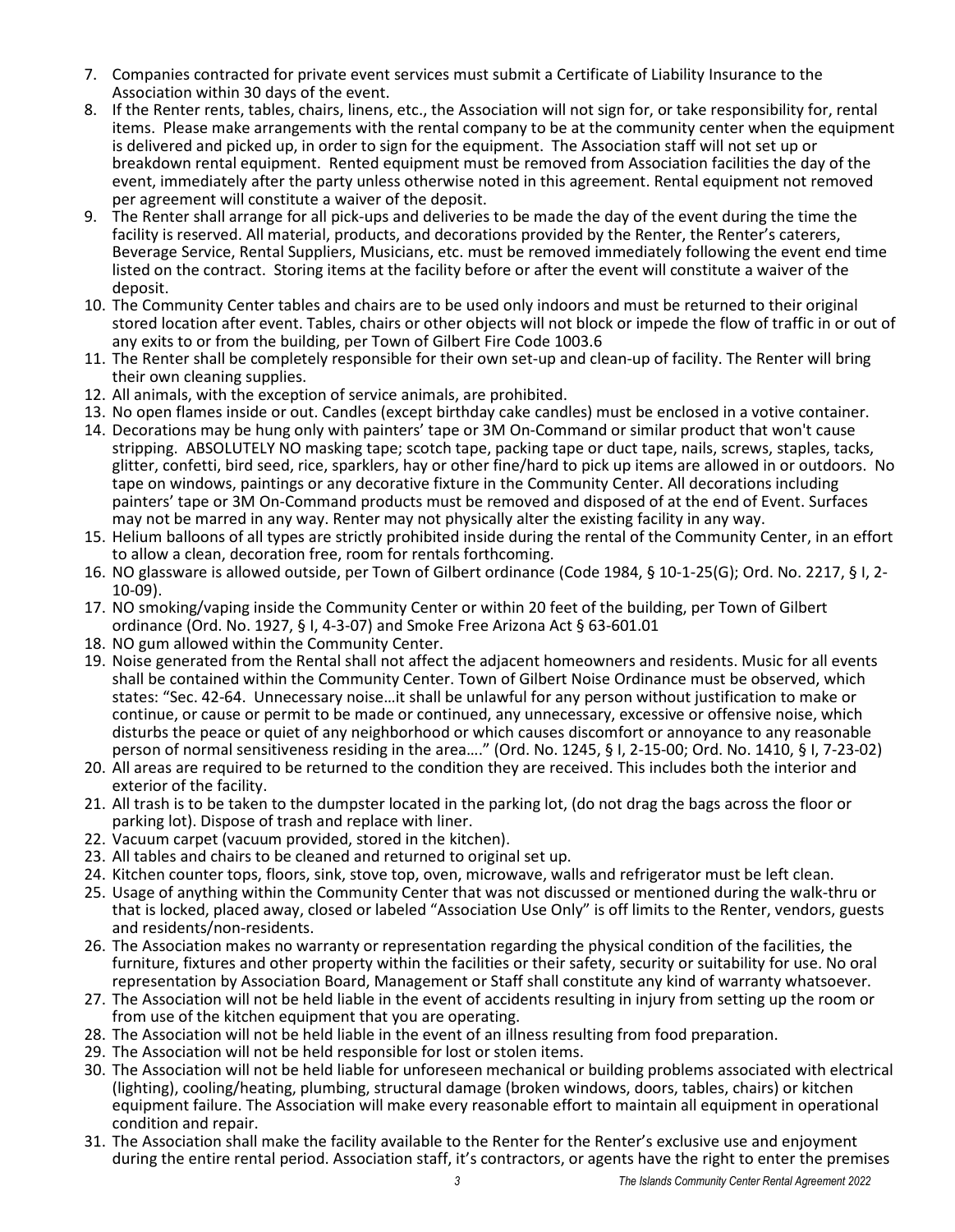during the rental period to inspect the facility or to gain access to Association offices or equipment should it be deemed necessary.

32. The Association has the right to terminate a reserved event during its execution if in the judgement of the management, it poses a threat of harm to property, persons, or the Renter or guests do not follow the rules and procedures in this document.

**\_\_\_\_\_\_\_\_\_\_ INITIAL** 

#### **THE ISLANDS COMMUNITY PARK RULES & REGULATIONS PARK HOURS ARE FROM SUNRISE TO 11PM**

- 1. Fishing is for Islands residents and is catch & release only. An Islands Community Permit is required and can be obtained at The Islands onsite office.
- 2. Watercraft operated on any of The Islands' lakes must be registered with The Islands onsite office.
- 3. Swimming, pool inflatables, standup paddle boards and unauthorized watercraft in the lakes are prohibited.
- 4. Pets must be on a leash at all times. Owners are responsible for cleaning up after their animals. No livestock is allowed in the park without prior approval.
- 5. Skateboards, scooters, bikes and roller blades are restricted to sidewalks only and must yield to walkers and pedestrians.
- 6. No motorized vehicles of any kind are allowed in the park, except in areas designated for such vehicles.
- 7. Ramadas are available on a first come, first served basis. Please clean up the area when you are done. Inflatables must be registered with The Islands onsite office.
- 8. Horseshoes, basketball and volleyball games are limited to areas designed for such activities. Golfing is not allowed in the park.
- 9. No spirituous liquor, beer or wine is allowed in the park.
- 10. No glass containers are allowed in the park.
- 11. No fireworks, firearms or weapons are allowed in the park.
- 12. No sale of food, beverages, or other items is allowed in the park without prior approval by The Islands onsite office.
- 13. Please do not feed ducks bread as it makes them ill. Rotting bread causes harm to the water and the fish they eat.
- 14. No damage or misuse of the park equipment or grounds is allowed. The Islands onsite office has the right to escort individuals out of the park if needed.
- 15. In the event of an emergency or suspicious activity, please call 9-1-1 OR the Town of Gilbert non-emergency number at 480-503-6500.

#### **This park is restricted to Islands residents and their guests only. Residents must accompany guest(s) while in the park. Trespassers will be prosecuted in accordance with A.R.S. 13-1502**

**\_\_\_\_\_\_\_\_\_\_ INITIAL** 

# **RELEASE AND INDEMNIFICATION**

In consideration of the rental and use of the Community Center, I hereby accept all risk to the health of both myself and my guests and of our injury or death that may result from such use of the Community Center. I hereby release the Association, its governing board, officers, agents, employees, management and representatives from any and all liability to me or my guests, our personal representatives, estate, heirs, next of kin, and assigns for any and all claims and causes of action for loss of or damage to our property and for any and all illness or injury to the person of both myself and my guests, including death, that may result from or occur during our use of the Community Center, whether caused, in whole or in part, by the negligence of the Association, its governing board, officers, employees, agents or representatives, or otherwise. I further agree to indemnify, defend, and hold harmless the Association and its governing board, officers, agents, employees, management or representatives from liability for the injury or death of any person(s) and damage to property caused, in whole or in part, by the act or omission of either myself or my guests while using the Community Center, regardless of whether it is caused in part by a party indemnified thereunto. The Association shall control the defense provided by me pursuant to this provision and shall choose the counsel to be used in such defense. Such obligations shall not be construed to negate, abridge, or otherwise reduce any other right or obligations of indemnity that would otherwise exist as to any party or person described in this paragraph.

I further agree to accept full responsibility for any damage or theft to and of the facilities during event and agree to pay Association for any repair or replacement costs. I also understand that I will not hold the Association, its governing board, officers, agents, employees, management and representatives responsible for any physical or emotional harm that is suffered by me or any guests. I also understand that I will not hold any of the aforementioned parties responsible for any property damage that is incurred from activities related to the event.

**\_\_\_\_\_\_\_\_\_\_ INITIAL**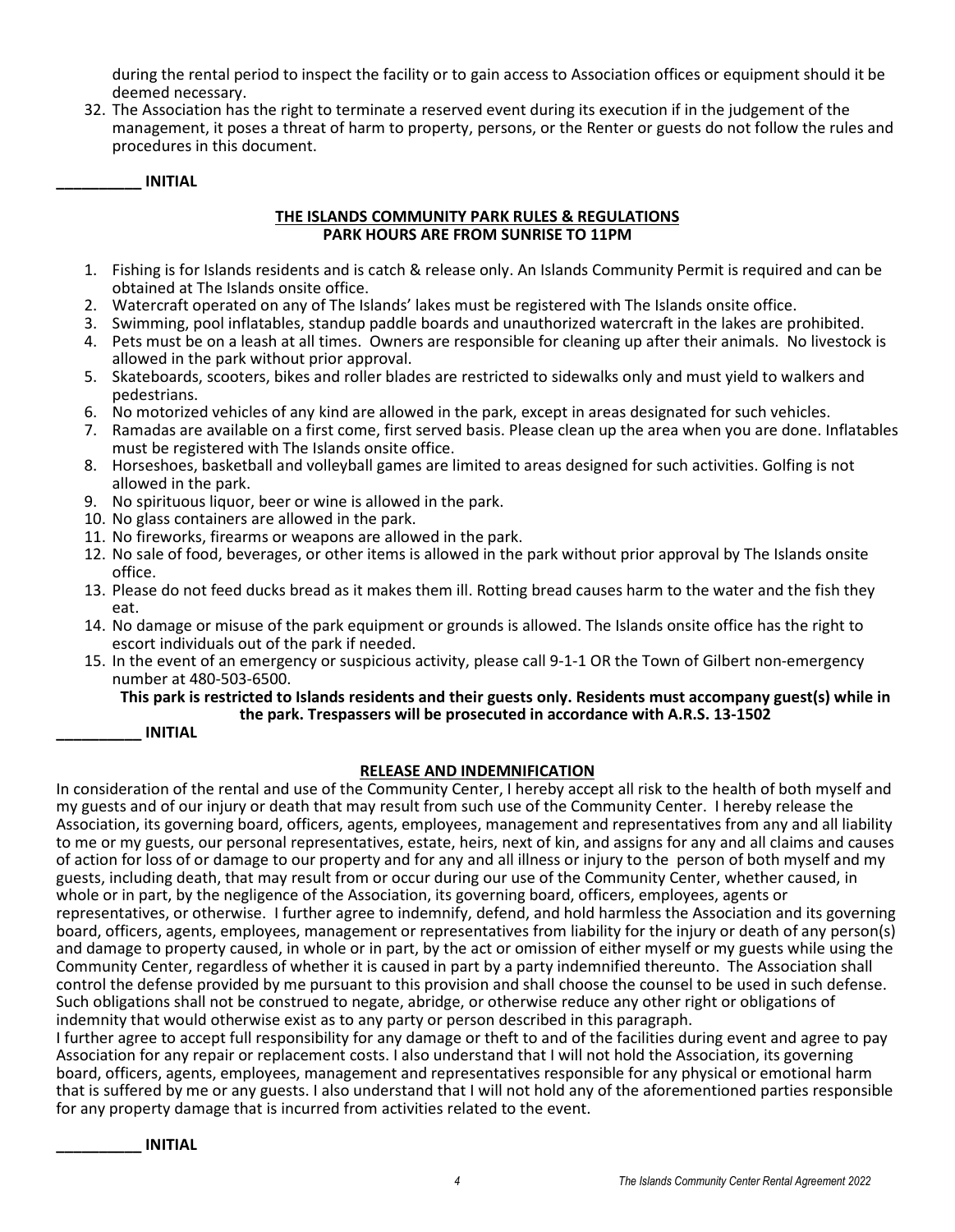# **COVID-19 ACKNOWLEDGEMENT AND RELEASE**

As a condition of the rental and use of the Community Center, I acknowledge the current novel coronavirus (COVID-19) pandemic, the contagious nature of COVID-19, and voluntarily assume the risk that both myself and my guests may be exposed to or infected by COVID-19 while using the Community Center, and that such exposure or infection may result in personal injury, illness, permanent disability, and death. I understand that the risk of becoming exposed to or infected by COVID-19 at the Community Center may result from the actions, omissions, or negligence of myself, my guests, and others, including, but not limited to, the Association and its governing board, officers, agents, employees, management, representatives, members, or guests. I voluntarily agree to assume all of the foregoing risks and accept sole responsibility for any injury to myself and my guests (including, but not limited to, personal injury, disability, and death), illness, damage, loss, claim, liability, or expense, of any kind that I and my guests may experience or incur in connection with my rental and use of the Community Center ("Claims"). I, on my behalf, and on behalf of my guests, hereby release, covenant not to sue, indemnify, discharge, and hold harmless the Association and its governing board, officers, agents, employees, management, and representatives, of and from the Claims, including all liabilities, claims, actions, damages, costs or expenses of any kind arising out of or relating thereto. I acknowledge and agree that this release includes any Claims based on the actions, omissions, or negligence of the Association and its governing board, officers, agents, employees, management, and representatives, whether a COVID-19 infection occurs before, during, or after my rental and use of Community Center. The indemnity provided for in the "Release and Indemnification" paragraph, above, shall apply to any and all Claims arising under this paragraph.

#### **\_\_\_\_\_\_\_\_\_\_ INITIAL**

#### **SECURITY DEPOSIT**

Also, I agree that my Security Deposit of \$350 may be used, in whole or part, in the Association's sole discretion, to compensate for (1) repair of any damage to the Community Center, its contents, or Association common area, (2) cleaning the facility, or (3) any violation of the Association's governing documents. The Security Deposit may also be forfeited, in whole or part, in the Association's sole discretion, if I violate this Rental Agreement. If repair of damages or necessary replacement of property exceeds the security deposit, I agree to compensate the Association in the amount deemed necessary by the Association. Any violation of this Agreement can result in suspension of facility privileges. In the event of a dispute, the Board of Directors will be the final authority to determine if the forfeited deposit or amount charged to the Renter for the damages is fair and reasonable.

#### **\_\_\_\_\_\_\_\_\_\_ INITIAL**

# **RIGHT TO CHANGE TERMS OF AGREEMENT**

In the event the facility is deemed not available for rental because of circumstances beyond the control of the Association, the Association shall have the right to change the terms of this Agreement, including the right to reschedule an event(s). If the Association changes the terms of the Agreement, the Association will notify me of such changes and provide me with a copy of the changed Agreement. I shall have the right to comply with the changes or cancel the reservation. If I choose to cancel the reservation because of the changes in the reservation I will not be charged any fee for cancellation. If I choose to accept the terms of the changed Agreement, I will sign a copy of the same and my reservation will remain in place.

|  |  | <b>INITIAL</b> |
|--|--|----------------|
|  |  |                |

# **CANCELLATION POLICY:**

A written 30-day termination notice is required by the Renter for a full refund. If the event is cancelled by the Renter less than 30 days of the reserved date, 50% of the Security Deposit will be deducted as a cancellation fee.

| I have read completely this Rental Agreement and agree to abide by all its conditions.                        |                                                                 |  |  |  |  |
|---------------------------------------------------------------------------------------------------------------|-----------------------------------------------------------------|--|--|--|--|
| Renter's Signature entry and the set of the set of the set of the set of the set of the set of the set of the | Resident Sponsor Signature _________________<br>(if applicable) |  |  |  |  |
| Date                                                                                                          | Date                                                            |  |  |  |  |

# **THE ISLANDS COMMUNITY CENTER RENTAL – EQUIPMENT AGREEMENT**

As described in the rental contract, I agree that my Security Deposit of \$350 (or \$700 for a non-resident) may be used, in whole or part, in the Association's sole discretion, to compensate for (1) repair of any damage to the Community Center, its contents, or Association common area, (2) cleaning the facility, or (3) any violation of the Association's governing documents. The Security Deposit may also be forfeited, in whole or part, in the Association's sole discretion, if I violate this Equipment Agreement. If repair of damages or necessary replacement of property exceeds the security deposit, I agree to compensate the Association in the amount deemed necessary by the Association. Any violation of this Agreement can result in suspension of facility privileges.